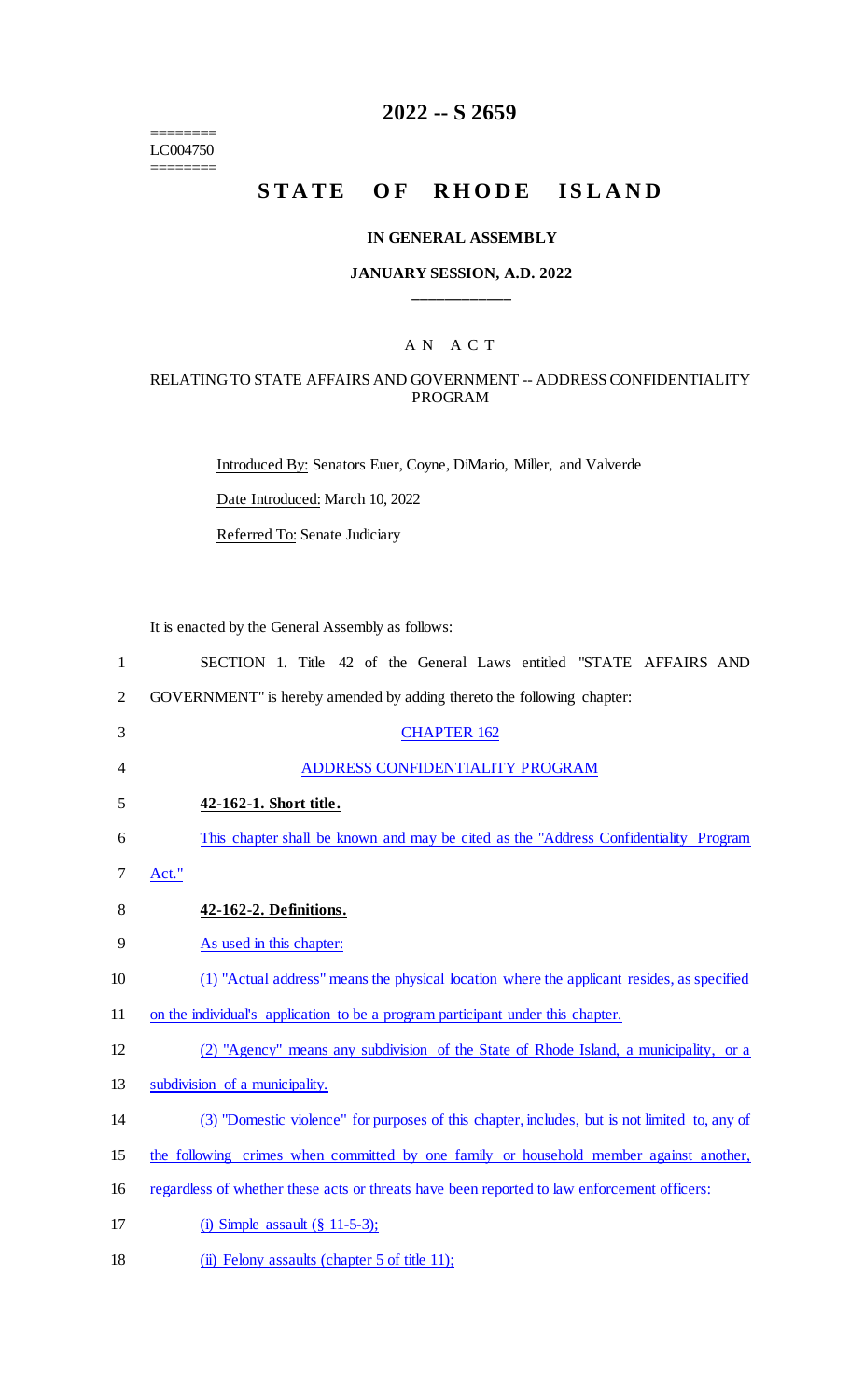| $\mathbf{1}$   | (iii) Vandalism (§ 11-44-1);                                                                          |
|----------------|-------------------------------------------------------------------------------------------------------|
| $\overline{2}$ | (iv) Disorderly conduct $(\S 11-45-1)$ ;                                                              |
| 3              | (v) Trespass $(\S 11-44-26)$ ;                                                                        |
| 4              | (vi) Kidnapping (§ 11-26-1);                                                                          |
| 5              | (vii) Child-snatching $(\S 11-26-1.1);$                                                               |
| 6              | (viii) Sexual assault (§§ 11-37-2 and 11-37-4);                                                       |
| 7              | (ix) Homicide $(\S \S 11-23-1$ and 11-23-3);                                                          |
| $8\,$          | (x) Violation of the provisions of a protective order entered pursuant to $\S 15-5-19$ , chapter      |
| 9              | 15 of title 15, or chapter 8.1 of title 8 where the respondent has knowledge of the order and the     |
| 10             | penalty for its violation, or a violation of a no contact order issued pursuant to $\S 12$ - 29-4;    |
| 11             | (xi) Stalking (chapter 59 of title 11);                                                               |
| 12             | (xii) Refusal to relinquish or to damage or to obstruct a telephone $(\S 11-35-14)$ ;                 |
| 13             | (xiii) Burglary and Unlawful Entry (chapter 8 of title 11);                                           |
| 14             | (xiv) Arson (chapter 4 of title 11);                                                                  |
| 15             | (xv) Cyberstalking and cyberharassment (§ 11-52-4.2);                                                 |
| 16             | (xvi) Domestic assault by strangulation $(\S 11-5-2.3)$ ; or                                          |
| 17             | (xvii) Electronic tracking of motor vehicles (§ 11-69-1).                                             |
| 18             | (4) "Family or household member" means current or former intimate partners, spouses,                  |
| 19             | former spouses, persons related by blood or marriage, persons who are presently residing together     |
| 20             | or who have resided together in the past, and persons who have a child in common regardless of        |
| 21             | whether they have been married or have lived together, or persons who are, or have been, in a         |
| 22             | dating or engagement relationship.                                                                    |
| 23             | (5) "Law enforcement agency" means the department of public safety, a municipal police                |
| 24             | department, a sheriff's department, the attorney general's office, and shall also mean the department |
| 25             | of children, youth, and families when engaged in the investigation of child abuse and neglect.        |
| 26             | (6) "Law enforcement purposes" means all matters relating to:                                         |
| 27             | (i) The prevention, investigation, prosecution, or adjudication of criminal offenses, civil           |
| 28             | matters, or juvenile matters;                                                                         |
| 29             | (ii) The investigation, prosecution, adjudication, detention, supervision, or correction of           |
| 30             | persons suspected, charged, or convicted of criminal offenses or juvenile delinquencies;              |
| 31             | (iii) The protection of the general health, welfare, and safety of the public or the State of         |
| 32             | Rhode Island;                                                                                         |
| 33             | (iv) The execution and enforcement of court orders;                                                   |
| 34             | (v) Service of criminal or civil process or court orders;                                             |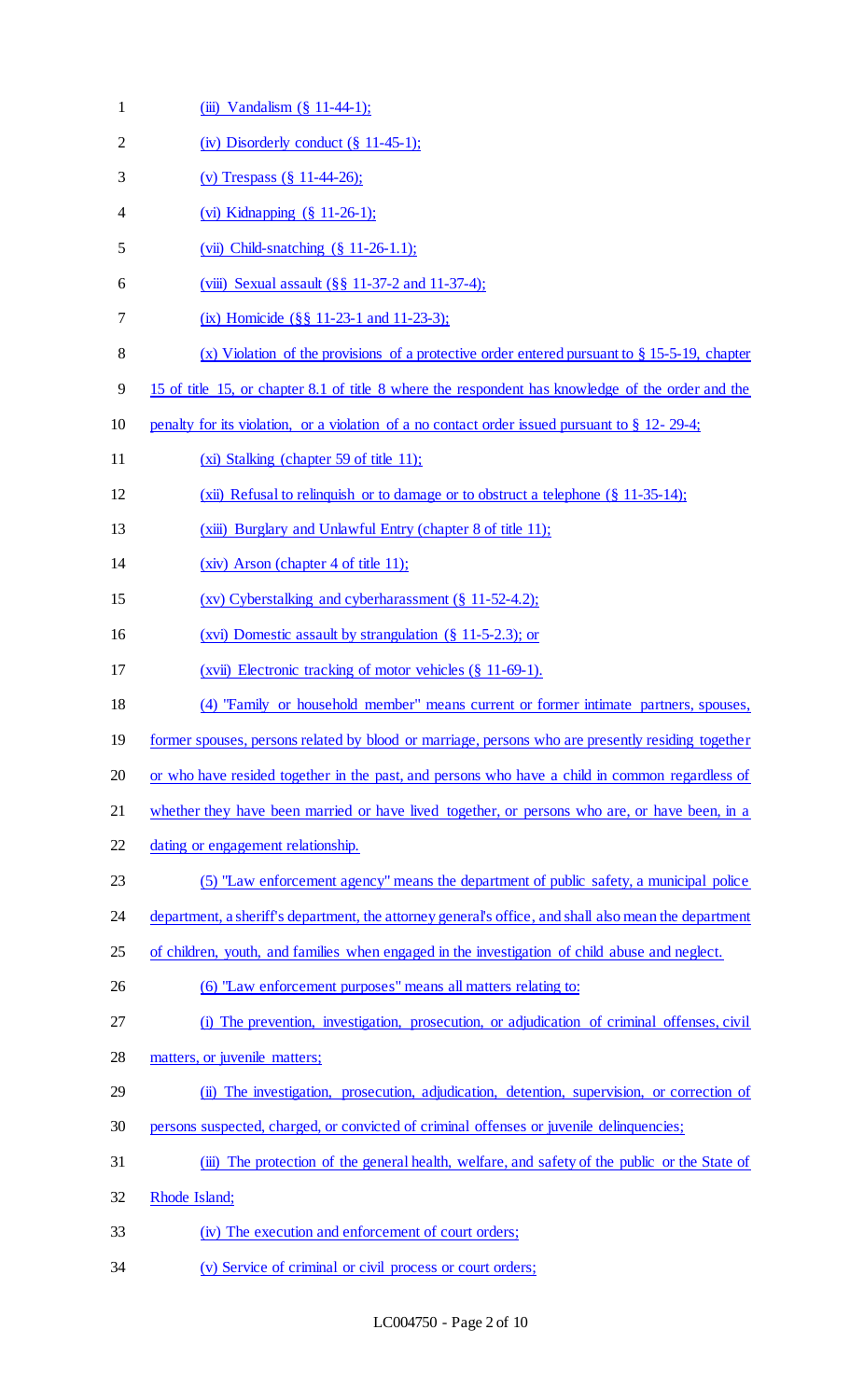(vi) Screening for criminal justice employment; (viii) Other actions taken in performance of official duties, as set forth by statutes, rules, policies, judicial case law, and the U.S. and Rhode Island Constitutions; and (viii) Criminal identification activities, including the collection, storage, and dissemination of criminal history records, sex offender registry information, and DNA material and information. (7) "Public record" means a public record as defined in § 38-2-2 ("public records"). (8) "Secretary" means the Rhode Island secretary of state. (9) "Substitute address" means the secretary's designated address for the address confidentiality program. **42-162-3. Address confidentiality program.**  (a) Pursuant to the provisions of subsection (b) of this section, a person may apply to the secretary of state to have an address designated by the secretary to serve as the person's substitute address. Upon receipt by the secretary of a process or mail for a participant, the office of the secretary shall immediately forward all such process or mail to the appropriate program participants 15 at the address specified by the participant for that purpose, and shall record the date of such forwarding. (b) The secretary of state shall approve an application if it is filed on the form prescribed by the secretary of state, signed and dated, containing the following: 19 (1) The applicant's statement made under oath, under penalty of perjury, that: (i) The applicant is a victim of domestic violence; and 21 (ii) The applicant fears for their safety or their children's safety; (2) A designation of the secretary as agent for purposes of service of process and for the purpose of receipt of mail; (3) If different than the actual address, the preferred mailing address where the applicant 25 can be contacted by the secretary; and the telephone number or numbers where the applicant can 26 be called by the secretary; and (4) The actual address that the applicant requests not be disclosed for the reason that disclosure will increase the risk of domestic violence. (c) A parent, or legal guardian acting on behalf of a minor or an incapacitated person may submit an application if the parent or legal guardian states under oath, under penalty of perjury, that the parent or legal guardian has legal authority to act on the minor's or incapacitated person's behalf. (d) Upon receipt of a properly completed application, the secretary shall certify the applicant as a program participant. Applicants shall be certified for five (5) years following the date 34 of filing, at which time the applicant may apply for renewal.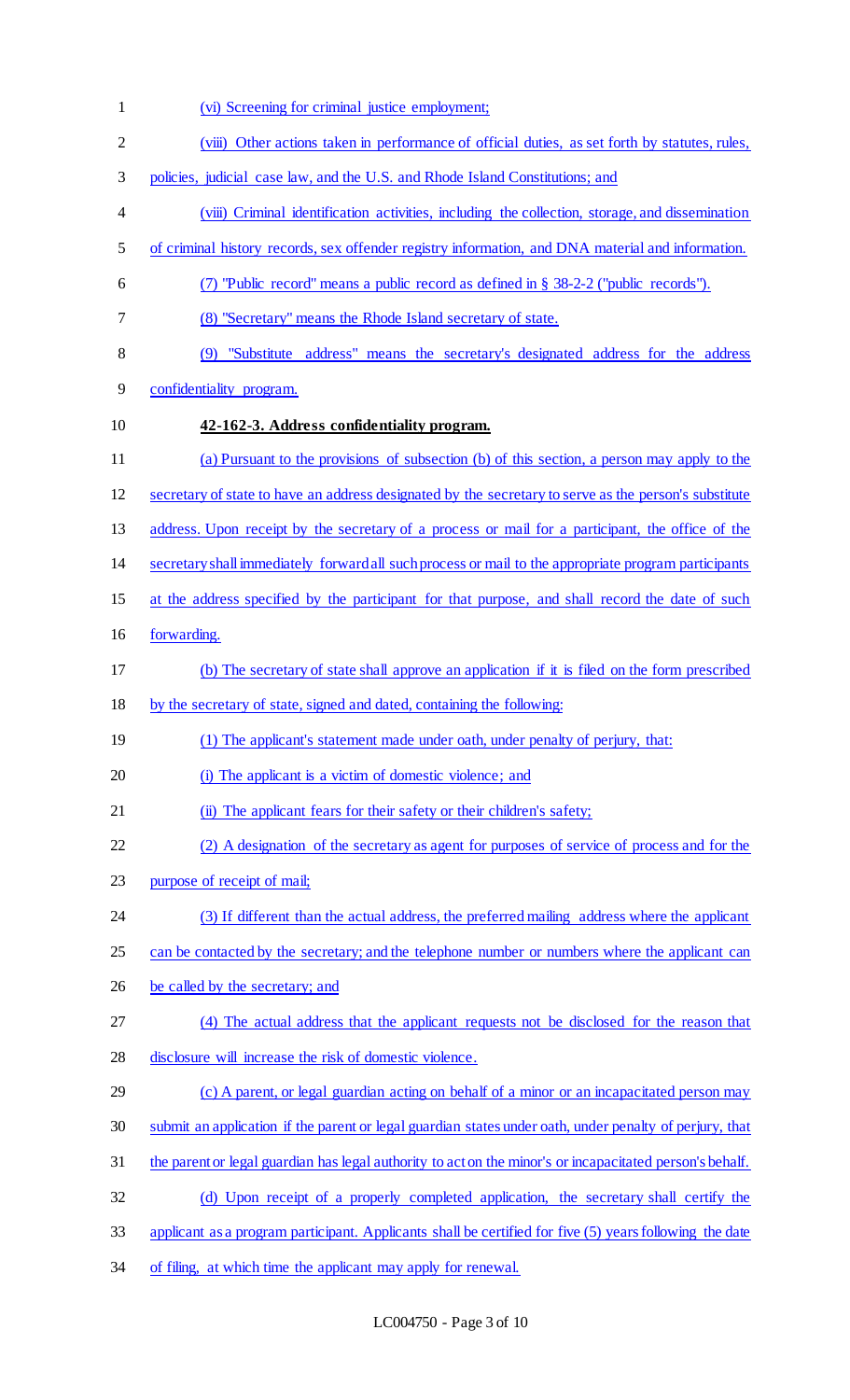| $\mathbf{1}$   | (e) Once certified, the program participant may use the address designated by the secretary        |
|----------------|----------------------------------------------------------------------------------------------------|
| $\overline{2}$ | as their home and work address.                                                                    |
| 3              | (f) A program participant shall notify the secretary of state of any name change and of any        |
| 4              | change in actual address within seven (7) days of the change.                                      |
| 5              | (g) Service of process on a program participant, a program participant's minor child,              |
| 6              | incapacitated person or other adult member of the program participant's household shall be         |
| $\tau$         | complete when the secretary receives such process by mail or otherwise.                            |
| 8              | 42-162-4. Certification cancellation.                                                              |
| 9              | (a) The secretary shall cancel certification of a program participant who applies using false      |
| 10             | information.                                                                                       |
| 11             | (b) The secretary of state may cancel a program participant's certification for any of the         |
| 12             | following reasons:                                                                                 |
| 13             | (1) The program participant does not notify the secretary that he or she has obtained a name       |
| 14             | change; provided, the program participant may reapply under their new name;                        |
| 15             | (2) The program participant fails to notify the secretary of state of a change in actual or        |
| 16             | mailing address; or                                                                                |
| 17             | (3) Mail forwarded to the program participant's address is returned as nondeliverable.             |
| 18             | (c) The secretary of state shall send a notice of cancellation to the program participant,         |
| 19             | setting forth the reasons for cancellation. The program participant shall have thirty (30) days to |
| 20             | appeal the cancellation decision.                                                                  |
| 21             | (d) Program participants may withdraw from the program with written notice to the                  |
| 22             | secretary.                                                                                         |
| 23             | 42-162-5. Agency acceptance of designated address - Waiver.                                        |
| 24             | (a) A program participant may request that state and local agencies use the substitute             |
| 25             | address. When creating, modifying or maintaining a public record, state and local agencies shall   |
| 26             | accept the substitute address when the program participant provides documentation of certification |
| 27             | in the program.                                                                                    |
| 28             | (b) An agency may request the secretary of state waive the application of subsection (a) of        |
| 29             | this section, upon showing:                                                                        |
| 30             | (1) The agency has a bona fide statutory or administrative requirement for the use of the          |
| 31             | participant's actual address which would otherwise be confidential under this chapter; and         |
| 32             | (2) The agency has explained how its acceptance of the substitute address will prevent the         |
| 33             | agency from meeting its obligations under the law and why it cannot meet its statutory or          |
| 34             | administrative obligation by a change in its internal procedures.                                  |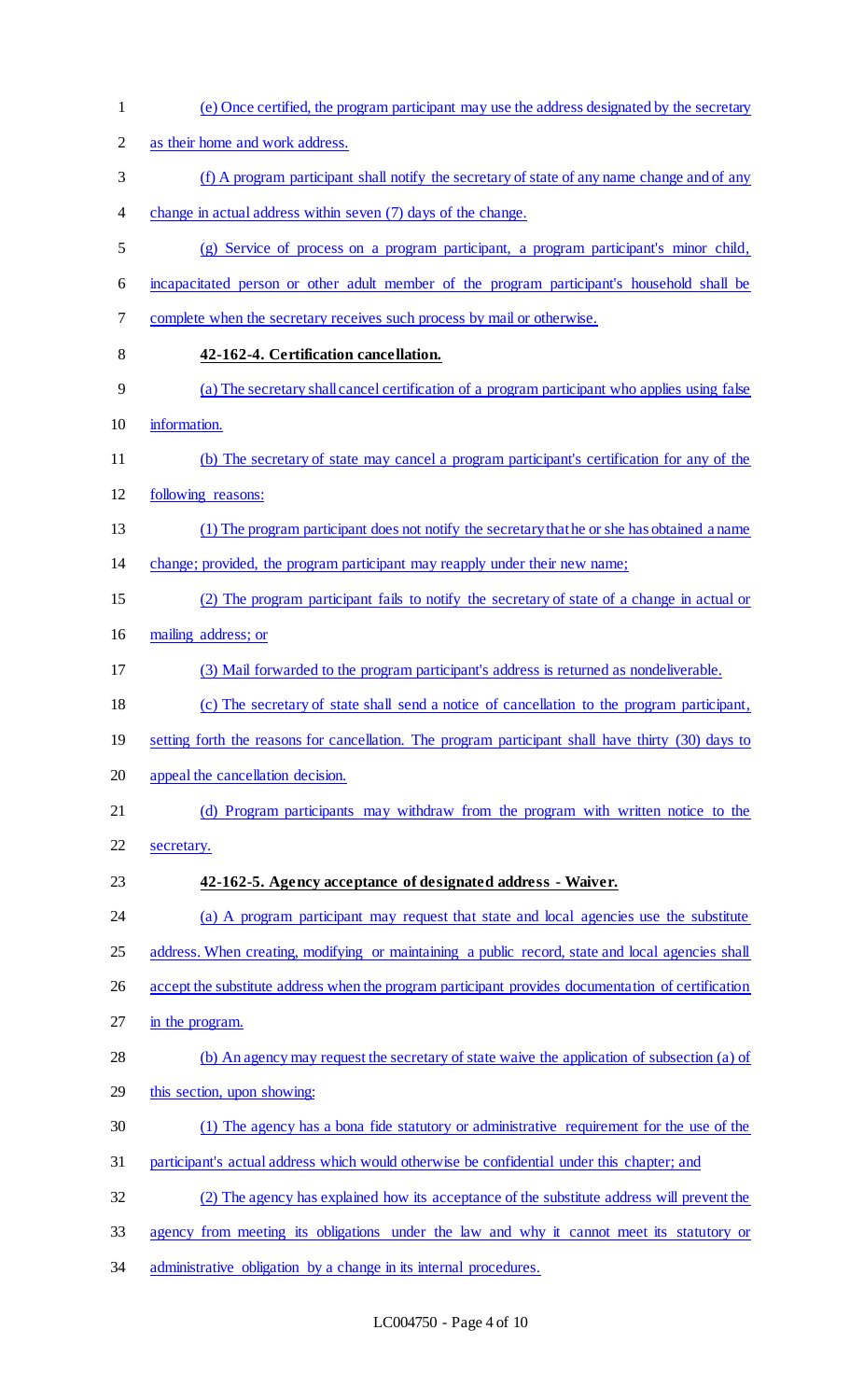(c) Any agency receiving a waiver shall maintain the confidentiality of the program participant's address by redacting the actual address when the record is released to any person and shall not make the program participant's actual address available for inspection or copying, except under the following circumstances: (1) There is a bona fide statutory or administrative requirement for the communication of an actual address to another agency that has received a waiver from the secretary of state; provided that, each waiver specifically authorizes such communication with the specified agency; or (2) If directed by a court order, to a person identified in the order. **42-162-6. Disclosure of address prohibited - exceptions.**  (a) The secretary of state may not make a program participant's address, other than substitute address, available for inspection or copying, except under the following circumstances: (1) If requested by a law enforcement agency for a law enforcement purposes with an accompanying warrant; or (2) If directed by a court order, to a person identified in the order. (b) The secretary of state shall provide immediate notification of disclosure to a program participant when disclosure takes place under this section. **42-162-7. Nondisclosure of address in criminal and civil proceedings.**  19 No person shall be compelled to disclose a program participant's actual address during the discovery phase of or during a proceeding before a court of competent jurisdiction or administrative tribunal unless the court or administrative tribunal finds, based upon a preponderance of the evidence, that the disclosure is required in the interests of justice. A court or administrative tribunal may seal that portion of any record that contains a program participant's actual address. Nothing in this section shall prevent the state, in its discretion, from using a program participant's actual 25 address in any document or record filed with a court or administrative tribunal if, at the time of 26 filing, the document or record is not a public record. **42-162-8. Assistance for program applicants.**  The secretary of state shall designate state and local agencies and nonprofit agencies that provide counseling and shelter services to victims of domestic violence to assist persons applying to be program participants. Any assistance and counseling rendered by the secretary of state or designee, to applicants shall in no way be construed as legal advice. **42-162-9. Adoption of rules.**  The secretary of state shall adopt regulations to facilitate the administration of this chapter pursuant to the rulemaking provisions of chapter 35 of title 42 ("administrative procedures"). Such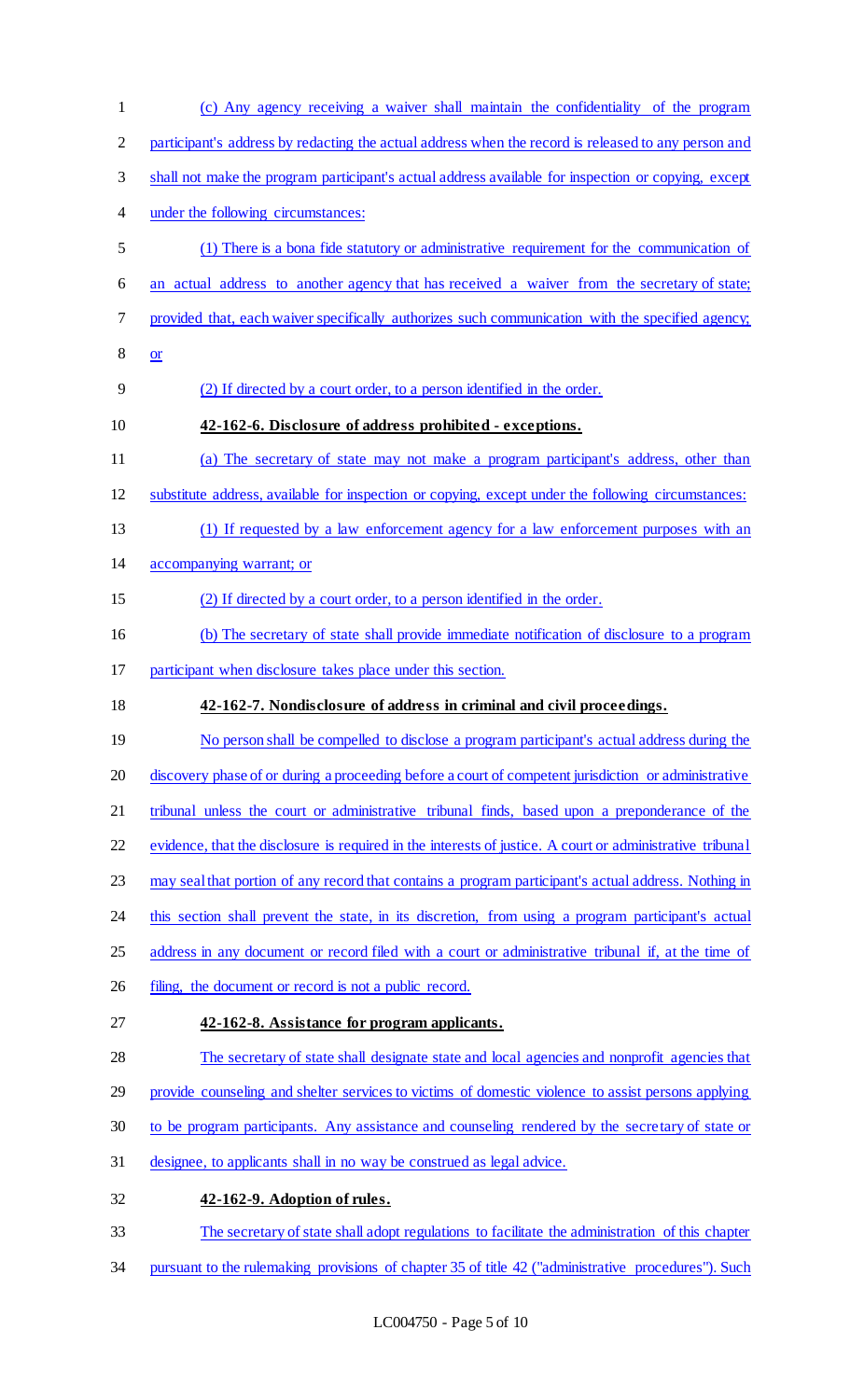- rules shall include, at a minimum, procedures for renewing participation in the program every five
- (5) years, procedures for appealing a cancellation of program participation, and a secure procedure
- for ensuring that requests for withdrawal are legitimate.
- **42-162-10. Civil liability for knowing and intentional disclosure.**
- No person shall knowingly and intentionally obtain or disclose a program participant's
- actual address knowing that they were not authorized to do so. A person who violates this section
- shall be assessed a civil penalty of not more than five thousand dollars (\$5,000). Each unauthorized
- disclosure shall constitute a separate civil violation. Nothing in this section shall preclude criminal
- prosecution for a violation.
- 

### **42-162-11. Good faith handling of mail - Protection from civil liability.**

- The secretary of state or any member of the department of state who reasonably and in good faith handles any process or mail on behalf of a participant in accordance with this chapter
- shall be immune from any civil liability which might otherwise result by reason of such actions.
- SECTION 2. Sections 17-28-1, 17-28-2, 17-28-3, 17-28-4, 17-28-5, 17-28-6, 17-28-7 and 17-28-8 of chapter 17-28 of the General Laws entitled "Address Confidentiality for Victims of Domestic Violence" are hereby repealed.
- **17-28-1. Purpose.**
- The general assembly finds that persons attempting to escape from actual or threatened 19 domestic violence frequently establish new addresses in order to prevent their assailants or probable 20 assailants from finding them. The purpose of this chapter is to enable victims of domestic violence 21 and members of their household to participate in the electoral process by providing address 22 confidentiality.
- **17-28-2. Definitions.**
- Unless the context clearly requires otherwise, the definitions in this section apply 25 throughout this chapter.
- (a) "Address" means a residential street address, of an individual, as specified on the 27 individual's application to be a program participant under this chapter.
- 28 (b) "Program participant" means a person certified as a program participant under § 17-28- $29 \frac{3}{2}$
- (c) "Victim of domestic violence" means an individual who has a restraining order issued by the family, superior, or district court pursuant to §§ 15-15-1, 15-15-9, or 8-8.1-3 or a domestic violence no contact order issued by the superior or district court pursuant to § 12-29-4 or a restraining order or no contact order issued by a court in another state for their protection and any 34 individual living within the same household as the recipient of the restraining order or no contact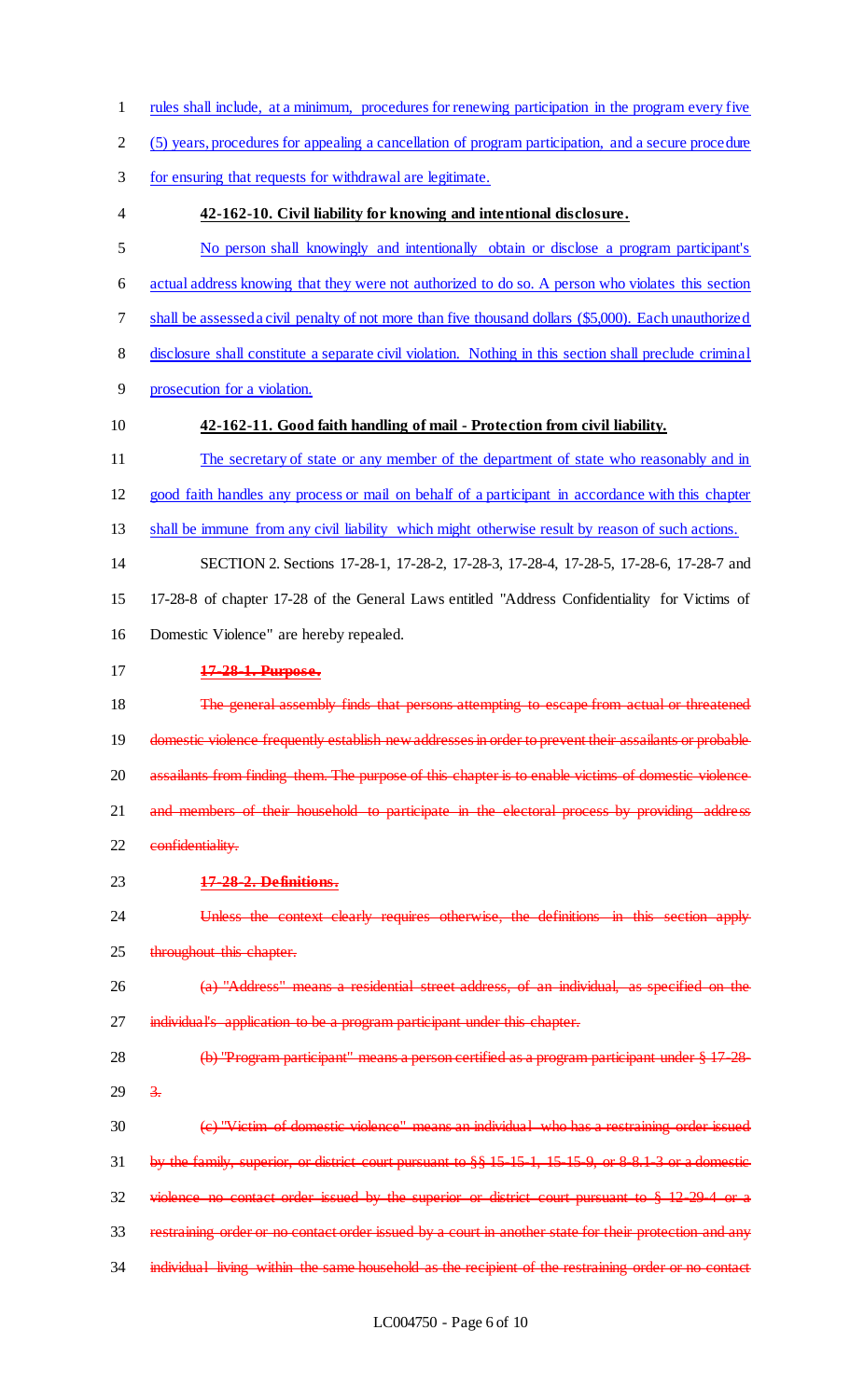order.

| $\overline{2}$ | 17-28-3. Address confidentiality program -- Application -- Certification.                                |
|----------------|----------------------------------------------------------------------------------------------------------|
| 3              | (a) An adult person who is a victim of domestic violence and any member of his/her                       |
| $\overline{4}$ | household may apply to the secretary of state to have an address designated by the secretary of state    |
| 5              | serve as the person's address. The secretary of state shall approve an application if it is filed in the |
| 6              | manner and on the form prescribed by the secretary of state and if it contains:                          |
| 7              | $(1)$ A sworn statement by the applicant:                                                                |
| 8              | (i) That the applicant is a victim of domestic violence, as defined in $\S 17\ 28\ 2(e)$ of this         |
| 9              | ehapter;                                                                                                 |
| 10             | (ii) That the applicant fears for his or her safety or his or her children's safety, or,                 |
| 11             | (iii) That the applicant resides in the same household as a victim of domestic violence, as              |
| 12             | defined in subsection $17-28-2(e)$ ; and                                                                 |
| 13             | (iv) That the individual who committed the domestic violence has knowledge that the                      |
| 14             | applicant lives in the same household as the victim of domestic violence, as defined in subsection       |
| 15             | $17 - 28 - 2(e)$ .                                                                                       |
| 16             | (2) The mailing address where the applicant can be contacted by the secretary of state, and              |
| 17             | the phone number or numbers where the applicant can be called by the secretary of state;                 |
| 18             | (3) The new address or addresses that the applicant requests not be disclosed for the reason             |
| 19             | that disclosure will increase the risk of domestic violence;                                             |
| 20             | (4) The signature of the applicant, and of any individual or representative of any office                |
| 21             | designated in writing under § 17-28-6 who assisted in the preparation of the application, and the        |
| 22             | date on which the applicant signed the application.                                                      |
| 23             | (b) Applications shall be filed with the office of the secretary of state.                               |
| 24             | (e) Upon filing a properly completed application, the secretary of state shall certify the               |
| 25             | applicant as a program participant. Applicants shall be certified for four (4) years following the       |
| 26             | date of filing unless the certification is withdrawn or invalidated before that date. The secretary of   |
| 27             | state shall establish by rule a renewal procedure.                                                       |
| 28             | (d) A person who falsely attests in an application that disclosure of the applicant's address            |
| 29             | would endanger the applicant's safety or the safety of the applicant's children, or who knowingly        |
| 30             | provides false or incorrect information upon making an application, shall be punished by a fine of       |
| 31             | not more than five hundred dollars (\$500).                                                              |
| 32             | 17-28-4. Certification cancellation.                                                                     |
| 33             | (a) If the program participant obtains a name change, he or she shall lose certification as a            |
| 34             | program participant.                                                                                     |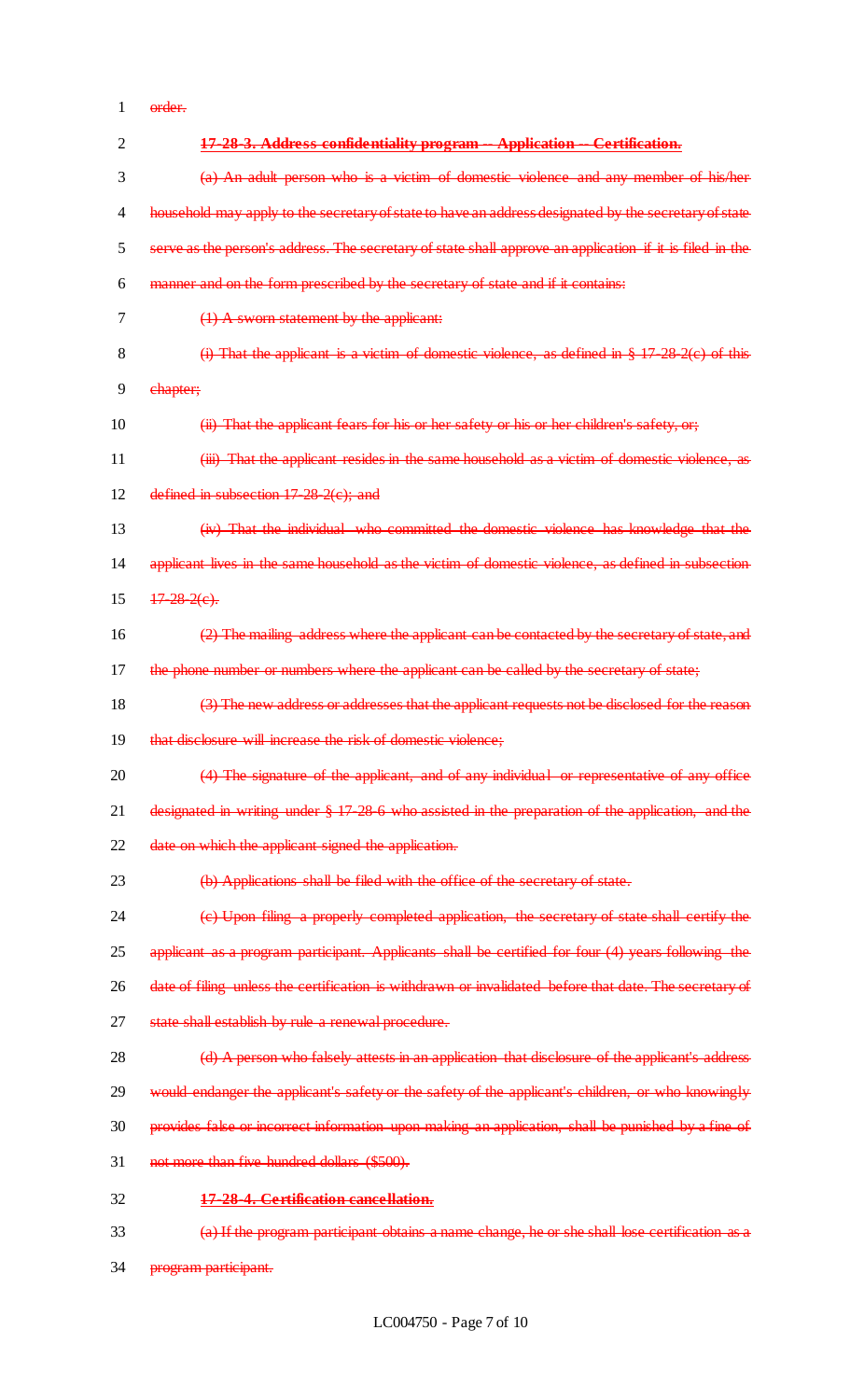(b) The secretary of state may cancel a program participant's certification if there is a change in the residential address from the one listed on the application, unless the program participant provides the secretary of state with seven (7) days' prior notice of the change of address. (c) The secretary of state may cancel certification of a program participant if mail forwarded by the secretary to the program participant's address is returned as non-deliverable. (d) The secretary of state shall cancel certification of a program participant who applies using false information. **17-28-5. Voting by program participant -- Use of designated address by board of** 

**canvassers.**

 (a) A program participant qualified to vote may apply for a mail ballot for all elections in 11 the city or town in which that individual resides in the same manner as mail ballot voters who qualify under § 17-20-1 et seq. The program participant may use his or her designated address on the mail ballot application. The board of canvassers shall transmit the ballot to the program 14 participant at the address designated in the application. Neither the name nor the address of a program participant shall be included in any list of registered voters available to the public.

- (b) The board of canvassers may not make the participant's address contained in voter 17 registration records available for public inspection or copying except under the following
- circumstances:
- (1) If requested by a law enforcement agency, to the law enforcement agency; and
- 20 (2) If directed by a court order, to a person identified in the order.
- **17-28-6. Disclosure of address prohibited -- Exceptions.**
- The secretary of state may not make a program participant's address, other than the address
- designated by the secretary of state, available for inspection or copying, except under the following
- 24 circumstances:
- 25  $\left(1\right)$  If requested by a law enforcement agency, to the law enforcement agency;
- (2) If directed by a court order, to a person identified in the order; and
- 27 (3) If certification has been canceled.
- **17-28-7. Assistance for program applicants.**
- 29 The secretary of state shall designate state and local agencies and nonprofit agencies that
- provide counseling and shelter services to victims of domestic violence to assist persons applying
- 31 to be program participants. Any assistance and counseling rendered by the office of the secretary
- of state or its designee to applicants shall in no way be construed as legal advice.
- **17-28-8. Adoption of rules.**
- The secretary of state and board of elections shall adopt rules to facilitate the administration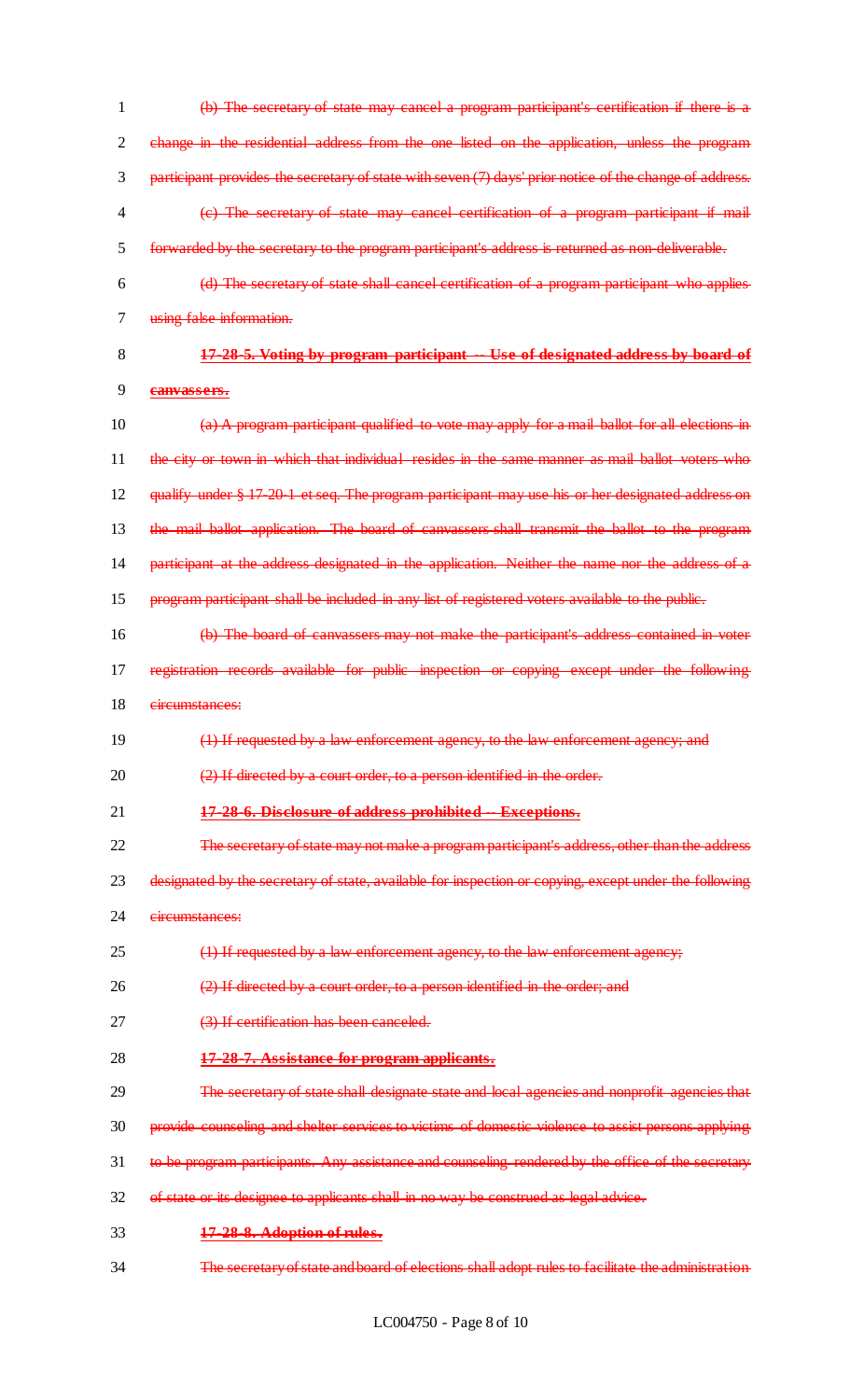# 1 of this chapter by state and local agencies and boards of canvassers. SECTION 3. Chapter 17-28 of the General Laws entitled "Address Confidentiality for Victims of Domestic Violence" is hereby amended by adding thereto the following section: **17-28-9. Voting by participant in the address confidentiality program.**  (a) A participant in the address confidentiality program established by chapter 162 of title 42 who is qualified to vote may apply for a mail ballot for all elections in the city or town in which that individual resides in the same manner as mail ballot voters who qualify under chapter 20 of 8 title 17. The program participant may use their substitute address on the mail ballot application. The board of canvassers shall transmit the ballot to the program participant at the address designated in the application. (b) No election official shall release a program participant's actual address. Neither the name nor the address of a program participant shall be included in any list of registered voters 13 available to the public. (c) The secretary of state and the board of elections may adopt any rules or regulations deemed necessary to facilitate administration of this section.

SECTION 4. This act shall take effect upon passage.

======== LC004750 ========